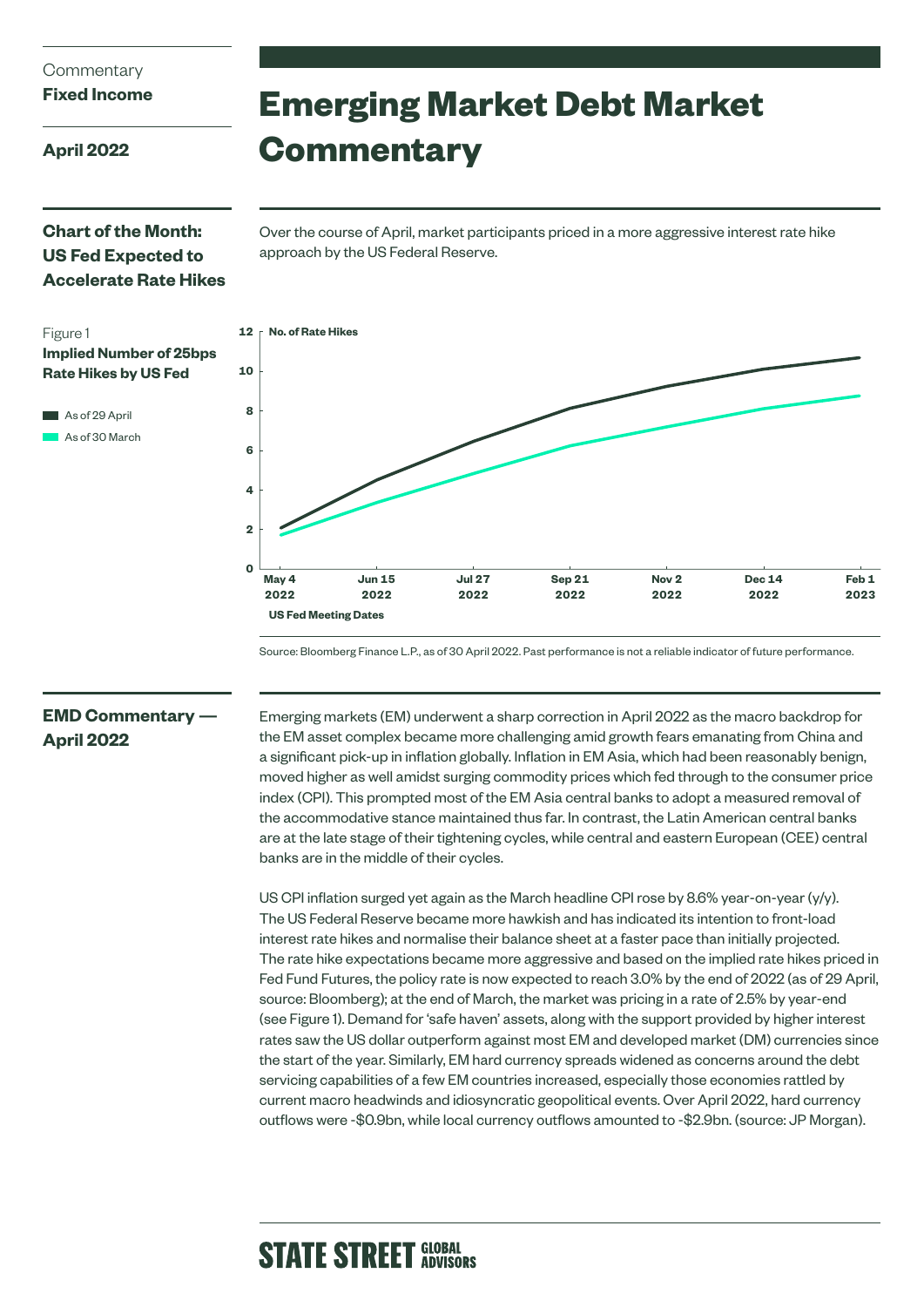#### Figure 2

Figure 3

**Key EM and Macro Levels** 

**as of 29 April 2022**

**Emerging Market Debt Index Returns —**

|  |  | -------------------        |  |  |
|--|--|----------------------------|--|--|
|  |  | <b>As of 29 April 2022</b> |  |  |

|                                 | $1m (\%)$ | 3m(%)    | 6m (%)   | <b>YTD (%)</b> | $12m (\%)$ | 3yrs(%) | 5yrs (%) |
|---------------------------------|-----------|----------|----------|----------------|------------|---------|----------|
| In USD                          |           |          |          |                |            |         |          |
| GBI-EM GD (EM Local Currency)   | $-6.03$   | $-12.09$ | $-13.17$ | $-12.10$       | $-15.95$   | $-3.10$ | $-1.28$  |
| EMBI GD (EM Hard Currency)      | $-5.59$   | $-12.56$ | $-15.45$ | $-15.05$       | $-14.51$   | $-1.97$ | 0.23     |
| <b>CEMBI BD (EM Corporates)</b> | $-2.06$   | $-9.18$  | $-10.83$ | $-10.70$       | $-9.70$    | 1.00    | 2.17     |
| <b>In EUR</b>                   |           |          |          |                |            |         |          |
| GBI-EM GD (EM Local Currency)   | $-0.89$   | $-6.59$  | $-4.75$  | $-5.24$        | $-4.09$    | $-1.13$ | $-0.66$  |
| EMBI GD (EM Hard Currency)      | $-0.43$   | $-7.09$  | $-7.25$  | $-8.43$        | $-2.44$    | 0.03    | 0.87     |
| <b>CEMBI BD (EM Corporates)</b> | 3.30      | $-3.49$  | $-2.18$  | $-3.73$        | 3.04       | 3.06    | 2.82     |
| In GBP                          |           |          |          |                |            |         |          |
| GBI-EM GD (EM Local Currency)   | $-1.45$   | $-6.06$  | $-5.20$  | $-5.17$        | $-7.31$    | $-1.88$ | $-0.69$  |
| EMBI GD (EM Hard Currency)      | $-0.99$   | $-6.57$  | $-7.69$  | $-8.36$        | $-5.72$    | $-0.73$ | 0.83     |
| <b>CEMBI BD (EM Corporates)</b> | 2.71      | $-2.94$  | $-2.64$  | $-3.66$        | $-0.42$    | 2.27    | 2.78     |

Sources: State Street Global Advisors, Bloomberg, JP Morgan, as of 29 April 2022. Past performance is not a guarantee of future results. Index returns reflect capital gains and losses, income, and the reinvestment of dividends. Performance returns for periods of less than one year are not annualised.

| Item                   | $\Delta$ 1 Month | $\Delta$ 3 Months | $\Delta$ YTD   | <b>Current Level</b> |
|------------------------|------------------|-------------------|----------------|----------------------|
| <b>GBI-EM GD Yield</b> | 53 bps           | 82 bps            | $105$ bps      | 6.77%                |
| <b>EMBI GD Yield</b>   | 94 bps           | $165$ bps         | <b>208 bps</b> | 7.38%                |
| <b>EMBI GD Spread</b>  | 39 bps           | 55 bps            | 71 bps         | 439 bps              |
| <b>CEMBI BD Yield</b>  | 52 bps           | $125$ bps         | $162$ bps      | 6.20%                |
| <b>CEMBI BD Spread</b> | $-4$ bps         | 6 bps             | 15 bps         | 327 bps              |
| CDX.EM 5y              | 57 bps           | 73 bps            | 96 bps         | $285$ bps            |
| 10y UST                | 60 bps           | $116$ bps         | $142$ bps      | 2.93%                |
| Dollar Index (DXY)     | 4.73%            | 6.65%             | 7.62%          |                      |
| <b>DOW 30</b>          | $-4.91%$         | $-6.13%$          | $-9.25%$       | 32977                |
| Oil (WTI)              | 4.40%            | 18.76%            | 39.20%         | \$104.69             |

Source: JP Morgan, Bloomberg Finance L.P., as of 29 April 2022.

## **Local Currency Market Highlights**

EM local currency debt returned -6.03% in US dollar terms in April 2022, as measured by the JP Morgan GBI-EM Global Diversified Index. The overall weakness was largely driven by EM FX weakness (-4.02%) as the US Fed's indication of more aggressive rate hikes and 'safe haven' demand boosted USD. Consequently, there was significant retracement from the March EM FX gains of major commodity exporters in LatAm while the currencies of CEE countries sold off amidst worsening news flow around the Russia-Ukraine War, notably Russia cutting off natural gas exports to Poland and Bulgaria. The local bond returns also contributed negatively (-2.00%) as inflationary concerns exacerbated by the war in Ukraine prompted central banks to adopt a more aggressive approach to policy normalisation, resulting in local yields moving higher.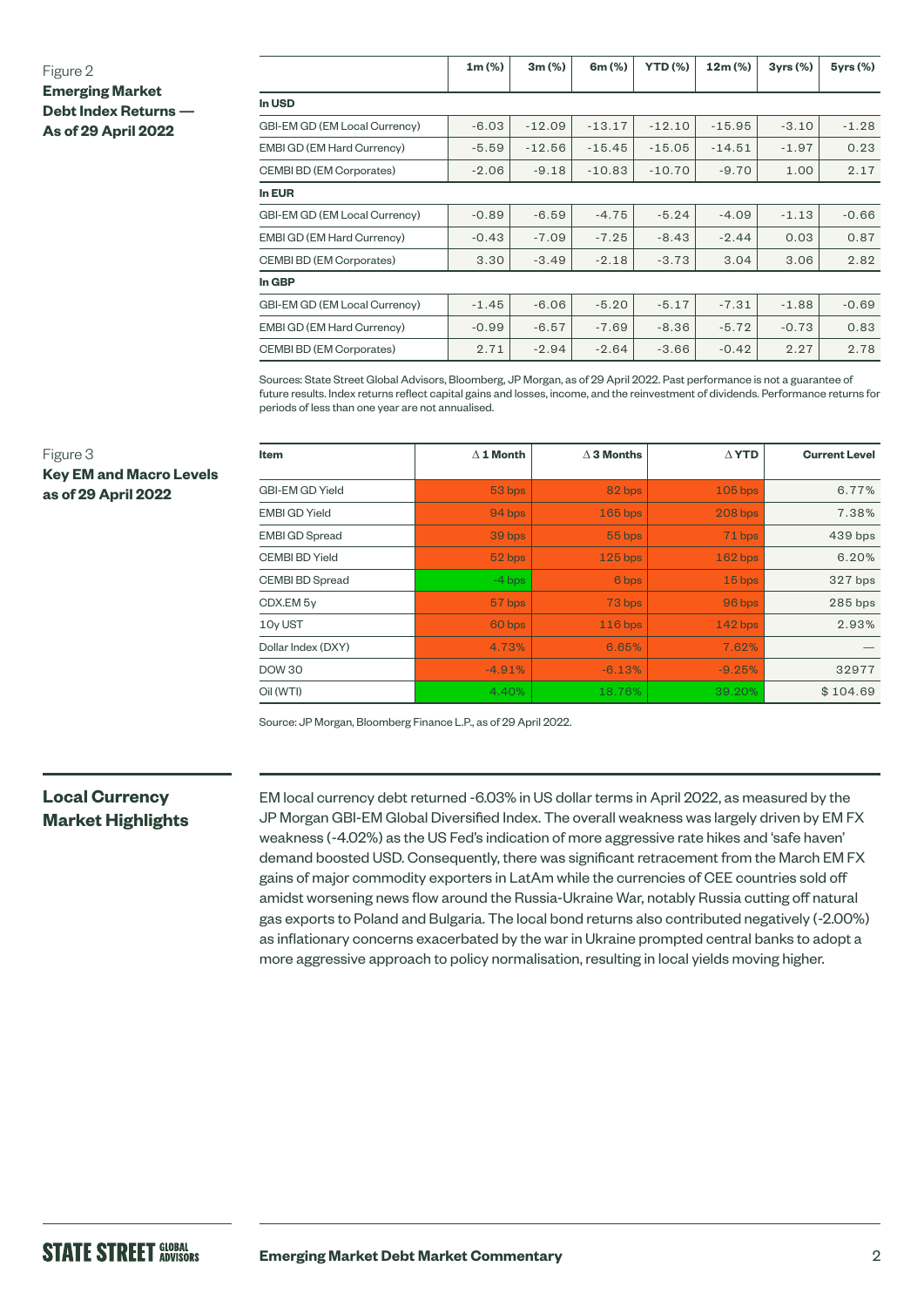#### Figure 4

**Key Return Drivers of EM Local Government Bond Markets**

| <b>GBI-EM GD (EM Local Currency)</b> | <b>Monthly Return</b><br>$(\%)$ | <b>3 Month Return</b><br>$(\% )$ | <b>YTD Return</b><br>$(\% )$ |
|--------------------------------------|---------------------------------|----------------------------------|------------------------------|
| In USD                               |                                 |                                  |                              |
| Total Return (in \$)                 | $-6.03$                         | $-12.09$                         | $-12.10$                     |
| FX Return (vs \$)                    | $-4.02$                         | $-2.64$                          | $-2.21$                      |
| Price Return (Local currency)        | $-2.46$                         | $-10.45$                         | $-11.32$                     |
| Interest Return (Local currency)     | 0.46                            | 1.00                             | 1.43                         |
| In EUR                               |                                 |                                  |                              |
| Total Return (in $\epsilon$ )        | $-0.89$                         | $-6.59$                          | $-5.24$                      |
| $FX$ Return (vs $\bigcirc$ )         | 1.12                            | 2.86                             | 4.65                         |
| In GBP                               |                                 |                                  |                              |
| Total Return (in $\epsilon$ )        | $-1.45$                         | $-6.06$                          | $-5.17$                      |
| $FX$ Return (vs $\epsilon$ )         | 0.56                            | 3.39                             | 4.72                         |

Sources: State Street Global Advisors, Bloomberg, JP Morgan, as of 29 April 2022. Past performance is not a guarantee of future results. Index returns reflect capital gains and losses, income, and the reinvestment of dividends. Performance returns for periods of less than one year are not annualised.

| April 2022                 | Country               | <b>Total Return</b><br><b>USD (%)</b> | <b>Bond Return</b><br>$(\% )$ | <b>FX Return</b><br>(%) | <b>Average Index</b><br>Weight (%) | <b>Index Impact</b><br>$(bps)$ ** |
|----------------------------|-----------------------|---------------------------------------|-------------------------------|-------------------------|------------------------------------|-----------------------------------|
| <b>GBI-EM GD</b>           |                       | $-6.03$                               | $-2.00$                       | $-4.02$                 |                                    |                                   |
| <b>Top 5 Performers</b>    | Turkey                | 9.1                                   | 10.5                          | $-1.4$                  | 1.1                                | 10                                |
|                            | Dominican<br>Republic | $-0.5$                                | $-0.6$                        | 0.1                     | 0.2                                | $\Omega$                          |
|                            | Philippines           | $-1.1$                                | $-0.2$                        | $-0.9$                  | 0.1                                | $\circ$                           |
|                            | Indonesia             | $-2.0$                                | $-1.1$                        | $-0.9$                  | 10.0                               | $-20$                             |
|                            | Egypt                 | $-2.2$                                | $-1.0$                        | $-1.1$                  | 1.6                                | $-3$                              |
| <b>Bottom 5 Performers</b> | South Africa          | $-9.1$                                | $-1.6$                        | $-7.5$                  | 9.8                                | $-89$                             |
|                            | Chile                 | $-9.5$                                | $-1.9$                        | $-7.6$                  | 2.1                                | $-20$                             |
|                            | Poland                | $-9.9$                                | $-4.0$                        | $-5.8$                  | 6.8                                | $-68$                             |
|                            | Peru                  | $-9.9$                                | $-6.9$                        | $-3.0$                  | 2.3                                | $-22$                             |
|                            | Hungary               | $-10.9$                               | $-3.2$                        | $-7.7$                  | 3.2                                | $-34$                             |

Source: State Street Global Advisors, Bloomberg, JP Morgan, as at 29 April 2022. Past performance is not a guarantee of future results. Index returns reflect capital gains and losses, income, and the reinvestment of dividends.

\* Country and currency performance of JP Morgan GBI-EM Global Diversified Index.

\*\*Index impact is calculated by multiplying the period average weight by total return.

**Hungary** was the worst performing country in April, returning -10.9% in USD terms and detracting 34 bps from the index return. Prime Minister Viktor Orban's Fidesz party won a fourth term on the back of a landslide electoral win. Still, investors were concerned about economic growth prospects and inflation, leading to weakness in the forint. Spiraling inflation and higher interest rates in key trading partner nations prompted the central bank to raise rates on April 28th, lifting the one-week deposit rate by 30 bps to 6.45%. Consumer prices grew 8.5% y/y in March, hitting a 15-year high, although it was below estimates of 8.8%. Sentiment turned negative amid fraying ties with the European Union as the EU triggered its 'rule-of-law' mechanism to deny more than €40bn of EU funds to Hungary.

**Poland** also underperformed in April (-9.9% in USD terms and detracting 68 bps from the index return), as a spike in Polish CPI drove the yields on government bonds higher. The CPI for April came in at 12.3% y/y, a 24-year high that exceeded the consensus forecast of 11.4%. On 6th April, the central bank delivered a surprise interest rate hike in raising the reference rate by 100 bps to 4.5% to tackle surging inflation. Coupled with the upside inflation surprise, this led to the yields on Polish government bonds spiking to 2008 levels, with the 10-year yield rising by more than 115 bps over April to 6.37%. Russia cut off natural gas deliveries to Poland and Bulgaria over its refusal to pay for supplies in roubles. Adding to the concerns of investors, Prime Minister Mateusz Morawiecki proposed to lift the public debt cap of 60%/GDP to increase military spending.

#### Figure 5

**Best and Worst Performers Across EM Local Government Bond Markets in USD\***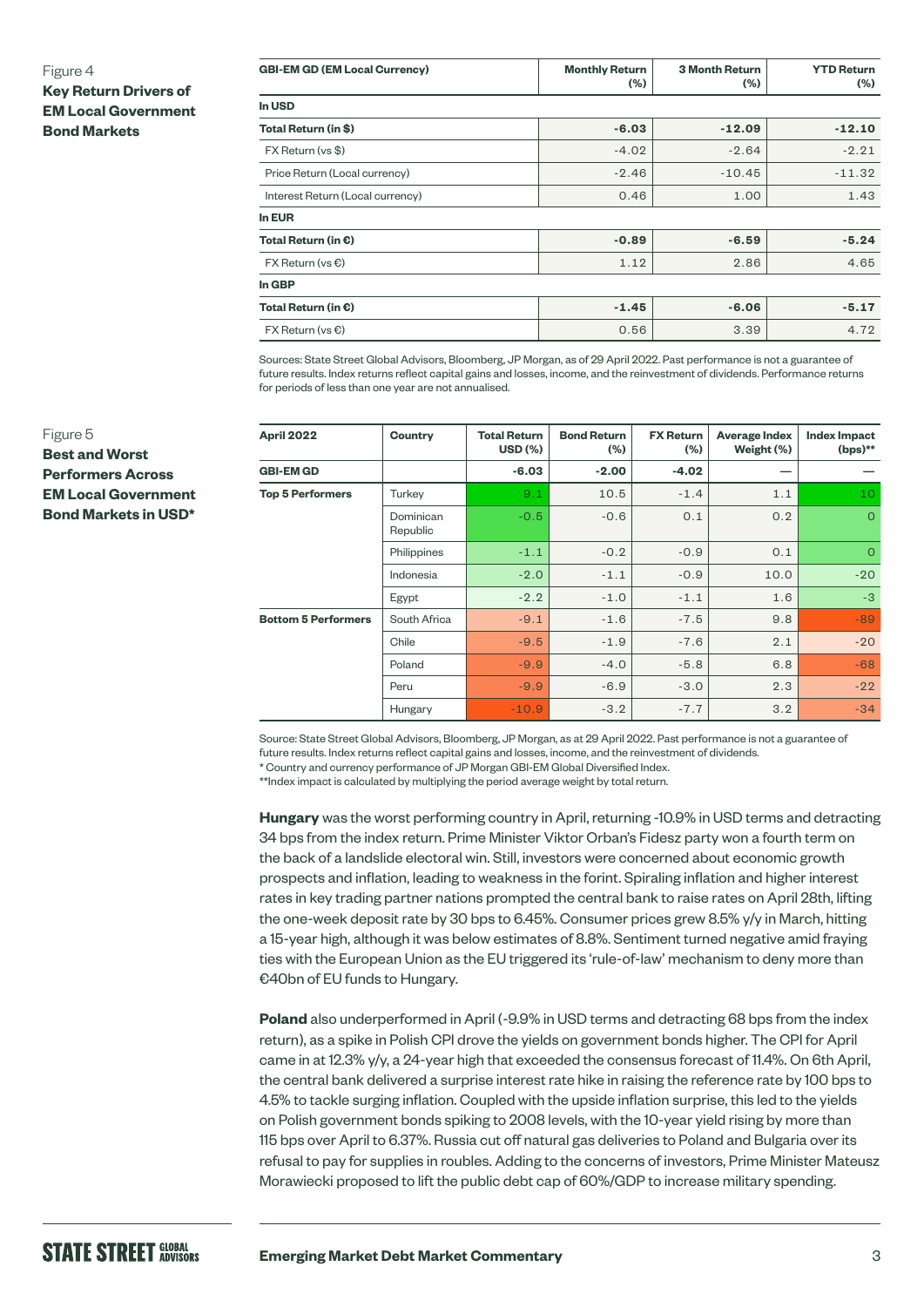**South Africa** also performed poorly, returning -9.1% in USD terms and detracting 89 bps from the index return. The South African rand weakened and the benchmark bonds sold off as rolling power cuts, infrastructure damage caused by severe floods, and early signs of a COVID comeback added to concerns around the economic outlook. This also hampers the government's plans to reduce the budget deficit and curb government debt.

**Turkey** was an outlier, returning 9.1% in USD terms and contributing 10 bps to the index return. Most of the returns came from the rally in local currency government bonds as the Turkish 10-year yield declined by 3.68% over April to settle at 20.23%. Interest rates were kept unchanged despite surging inflation printing above 61% in March to put more pressure on the central bank's unconventional policies to support the lira.

## **Hard Currency Market Highlights**

EM hard currency sovereign debt returned -5.59% in April 2022, as measured by the JP Morgan EMBI Global Diversified Index. The treasury and spread components were significantly negative, as US Treasury yields shot up on expectations of aggressive rate hikes amidst inflationary concerns. Spreads also widened due to the broader risk-off sentiment arising from the challenging macro backdrop for EM in the aftermath of the Russia-Ukraine crisis — EM growth forecasts were revised downward and inflationary concerns were rising. This stoked fears around the debt servicing capacity of some frontier EM countries, while idiosyncratic geopolitical events also weighed on returns.

#### Figure 6

**Key Return Drivers of EM Hard Currency Government Bond Markets in USD**

| <b>EMBI GD (EM Hard Currency)</b> | <b>Monthly Return</b><br>$(\% )$ | <b>3 Month Return</b><br>(%) | <b>YTD Return</b><br>(%) |
|-----------------------------------|----------------------------------|------------------------------|--------------------------|
| <b>Total Return</b>               | $-5.59$                          | $-12.56$                     | $-15.05$                 |
| Spread Return                     | $-1.89$                          | $-5.49$                      | $-6.33$                  |
| <b>Treasury Return</b>            | $-3.77$                          | $-7.49$                      | $-9.31$                  |
| IG Sub-Index                      | $-5.87$                          | $-14.32$                     | $-17.53$                 |
| HY Sub-Index                      | $-5.31$                          | $-10.73$                     | $-12.42$                 |

Sources: State Street Global Advisors, Bloomberg, JP Morgan, as of 29 April 2022. Past performance is not a guarantee of future results. Index returns reflect capital gains and losses, income, and the reinvestment of dividends. Performance returns for periods of less than one year are not annualised.

### Figure 7 **Best and Worst Performers Across EM Hard Currency Government Bond Markets\***

| <b>April 2022</b>              | Country         | <b>Total Return</b><br>$(\% )$ | <b>Spread</b><br>Return (%) | <b>Treasury</b><br>Return (%) | Average<br><b>Index</b><br>Weight (%) | Index<br>Impact<br>$(bps)$ ** |
|--------------------------------|-----------------|--------------------------------|-----------------------------|-------------------------------|---------------------------------------|-------------------------------|
| <b>EMBI Global Diversified</b> |                 | $-5.59$                        | $-1.89$                     | $-3.77$                       | –                                     |                               |
| <b>Top 5 Performers</b>        | Zambia          | 5.5                            | 6.2                         | $-0.7$                        | 0.3                                   | $\overline{2}$                |
|                                | Pakistan        | 3.7                            | 5.6                         | $-1.8$                        | 1.2                                   | $\overline{4}$                |
|                                | Tunisia         | 3.1                            | 3.8                         | $-0.7$                        | 0.1                                   | $\mathbf{O}$                  |
|                                | <b>Maldives</b> | 1.6                            | 2.8                         | $-1.2$                        | 0.1                                   | $\Omega$                      |
|                                | Mozambique      | 1.5                            | 4.3                         | $-2.8$                        | 0.1                                   | $\Omega$                      |
| <b>Bottom 5 Performers</b>     | Serbia          | $-10.6$                        | $-6.8$                      | $-4.1$                        | 0.1                                   | $-1$                          |
|                                | Ghana           | $-10.9$                        | $-8.8$                      | $-2.3$                        | 1.3                                   | $-14$                         |
|                                | El Salvador     | $-13.1$                        | $-11.6$                     | $-1.7$                        | 0.5                                   | $-7$                          |
|                                | Sri Lanka       | $-14.5$                        | $-13.6$                     | $-1.1$                        | 0.8                                   | $-11$                         |
|                                | Ukraine         | $-19.8$                        | $-18.8$                     | $-1.2$                        | 1.0                                   | $-19$                         |

Source: State Street Global Advisors, Bloomberg, JP Morgan, as of 29 April 2022. Past performance is not a guarantee of future results. Index returns reflect capital gains and losses, income, and the reinvestment of dividends.

\* Country and currency performance of JPM EMBI Global Diversified Index.

\*\*Index impact is calculated by multiplying the period average weight by total return.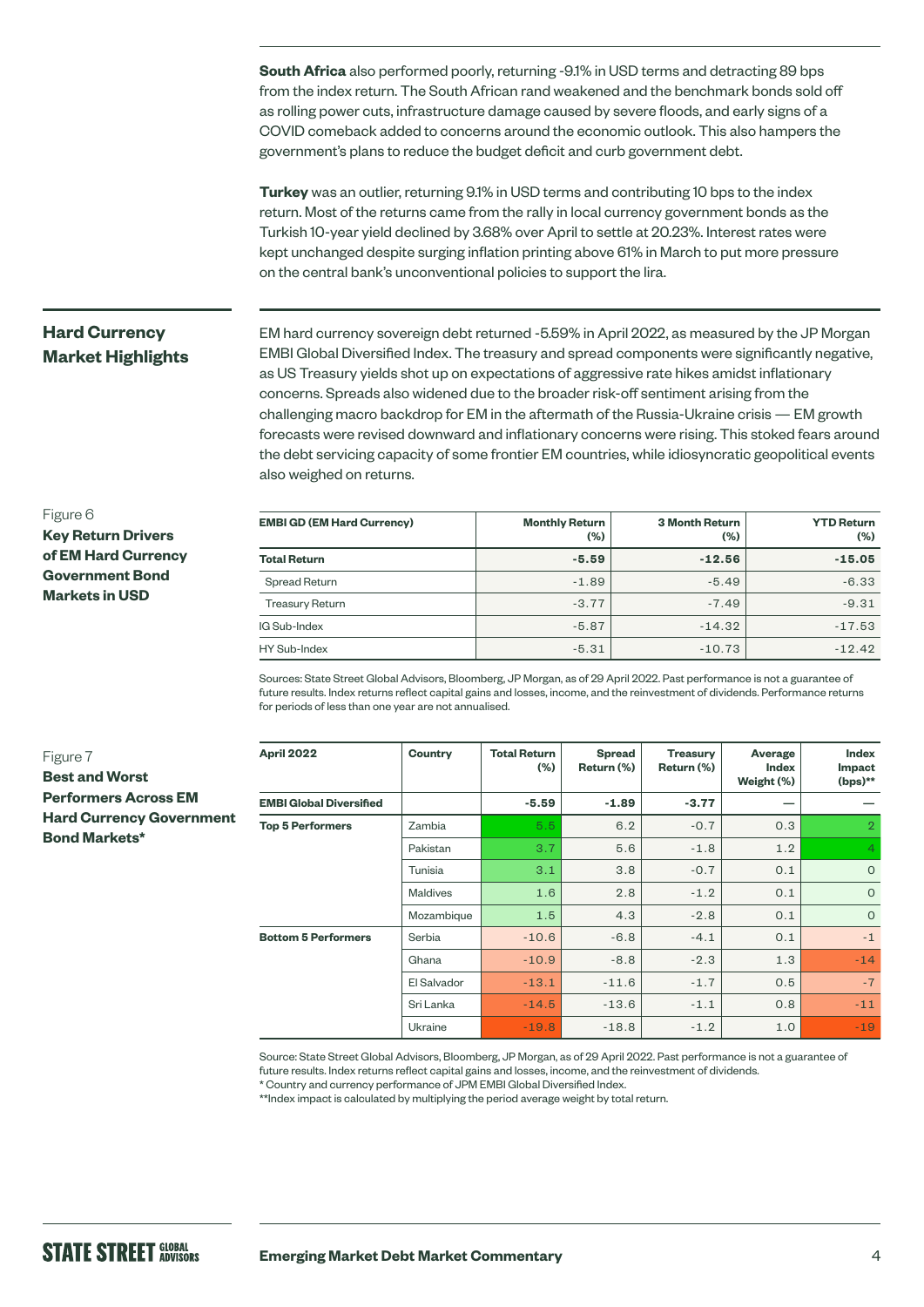**Ukraine** was the worst performer, returning -19.8% in USD terms and detracting 19 bps from the index return. The spread on dollar-denominated Ukrainian debt deteriorated amidst the worsening war situation. Ukraine has raised around \$1.5 billion through war bond auctions since Russia's invasion on February 24 and the International Monetary Fund (IMF) also lent support and encouraged other nations to provide grants and donations to Ukraine to help it meet its financing needs as economic conditions deteriorate.

Among the poorer performers was **Sri Lanka,** returning -14.5% in April and detracting from index returns by 11 bps. Early in the month, the country warned of an unprecedented default and that it would halt payments on foreign currency denominated debts in order to preserve its dwindling dollar stockpile for food and fuel imports (FX reserves slumped 16% to \$1.94bn in March). This triggered a series of credit rating downgrades: Moody's cut its rating for Sri Lanka to Ca from Caa2, following similar downgrades by S&P Global and Fitch. The government is expediting talks with the IMF in restructuring its debts and to prevent a hard default. Interest payments of \$78 million were due on April 18 and failure to make these payments within a 30-day grace period would trigger the country's first default since independence in 1948.

**Ghana** also featured among the poorer performers, returning -10.9% and detracting from index returns by 14 bps. The annual inflation rate surged to 19.4% in March, a 12-year high driven largely by the impact from supply shocks related to the Russia-Ukraine War that has stoked increases in food, fuel and fertiliser prices. Concerns around growth increased as soaring inflation would reduce private consumption and investment.

**Zambia** was the best performer in the month, returning 5.5% in USD terms and contributing 2 bps to the index return. The rally was largely driven by a comment from IMF Managing Director Kristalina Georgieva that China has committed to join Zambia's creditor committee on its external debt restructuring process — Chinese state and commercial creditors account for about one-third of the country's \$17.3bn external debt. The revamping of its external debt would also unlock \$1.4bn in bailout funds from the IMF and further concessional financing.

Also among the outperformers was **Pakistan,** which returned 3.7% and contributed 4 bps to the index return. The Parliament elected Shehbaz Sharif as the country's new prime minister on 11th April, providing some political stability to the crisis-stricken economy. Market participants considered that the newly-installed coalition government could be well positioned to work out a deal with the IMF to secure the remaining \$3bn tranche of loans from a \$6bn bailout package that was agreed in 2019. It is critical (at least in the short term) that Pakistan receive this bailout tranche as it has external funding requirements of \$14.1bn in January–June 2022 alone, more than the central bank's \$11.3bn in FX reserves as of April 1.